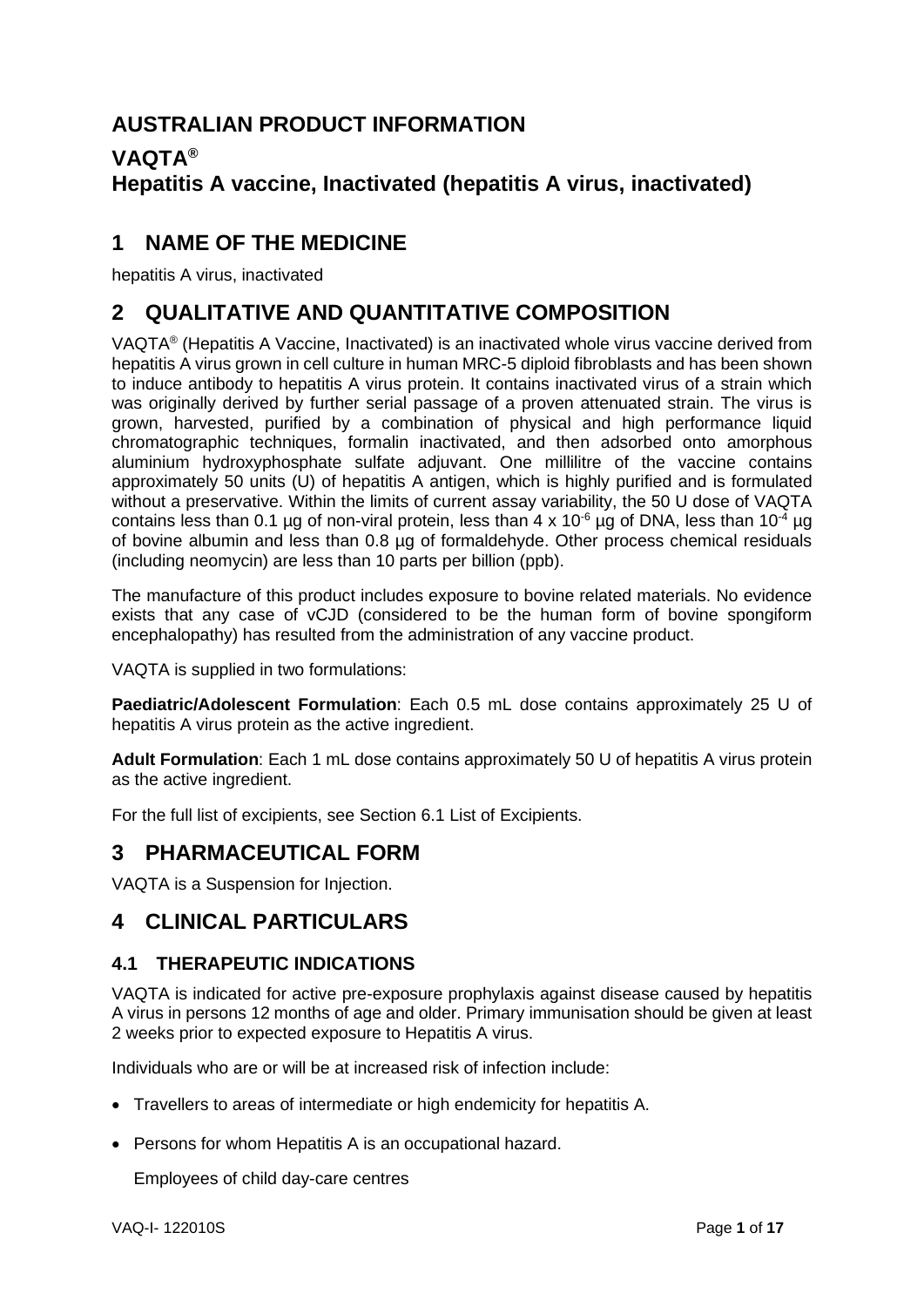Certain institutional workers (e.g. caretakers for the intellectually disabled)

Health workers and teachers in remote Aboriginal and Torres Strait Islander communities

Nursing staff and other health care workers in contact with patients in paediatric wards and infectious disease wards

Sewerage workers

- Recipients of blood products
- Individuals with chronic liver disease and those who have had a liver transplant.
- Homosexually active males.
- Human Immunodeficiency Virus (HIV)-Infected Adults

## **4.2 DOSE AND METHOD OF ADMINISTRATION**

#### DO NOT INJECT INTRAVASCULARLY OR INTRADERMALLY

VAQTA is for intramuscular injection. The *deltoid muscle* is the preferred site for intramuscular injection. While intramuscular injection results in the best immune response, VAQTA may be administered subcutaneously when clinically appropriate (see Section 4.4 Special Warnings and Precautions for Use).

### **VAQTA does not contain a preservative. The vials and prefilled syringes are for use in a single patient only and any residual vaccine must be discarded.**

The vaccination series consists of one primary dose and one booster dose given according to the following schedule:

#### *Children/Adolescents-12 months to 17 years of age*

Individuals 12 months to 17 years of age should receive a single 0.5 mL  $(-25 \text{ U})$  dose of vaccine at elected date and a booster dose of 0.5 mL (~ 25 U) 6 to 18 months later.

#### *Adults*

Adults 18 years of age and older should receive a single 1.0 mL (~ 50 U) dose of vaccine at elected date and a booster dose of 1.0 mL  $(-50 U)$  6 to 18 months later.

#### *Adults with Human Immunodeficiency Virus (HIV)*

HIV-infected adults should receive a single 1.0 mL (~ 50 U) dose of vaccine at elected date and a booster dose of 1.0 mL  $(-50 U)$  6 months later.

#### *Interchangeability of the Booster Dose*

A booster dose of VAQTA may be given at 6 to 12 months following the initial dose of other inactivated hepatitis A vaccines.

#### *Use with Other Vaccines*

VAQTA may be given concomitantly with yellow fever, typhoid, measles, mumps, rubella, varicella and pneumococcal 7-valent conjugate vaccines (see Section 5.1 Pharmacodynamic Properties, Clinical trials, Use with other vaccines and Section 4.8 Adverse Effects (Undesirable Effects)).

Immunogenicity data are insufficient to support concomitant administration of VAQTA with DTaP. Data on concomitant use with other vaccines are limited. (See Section 4.5 Interactions with Other Medicines and Other Forms of Interactions, Use with other vaccines).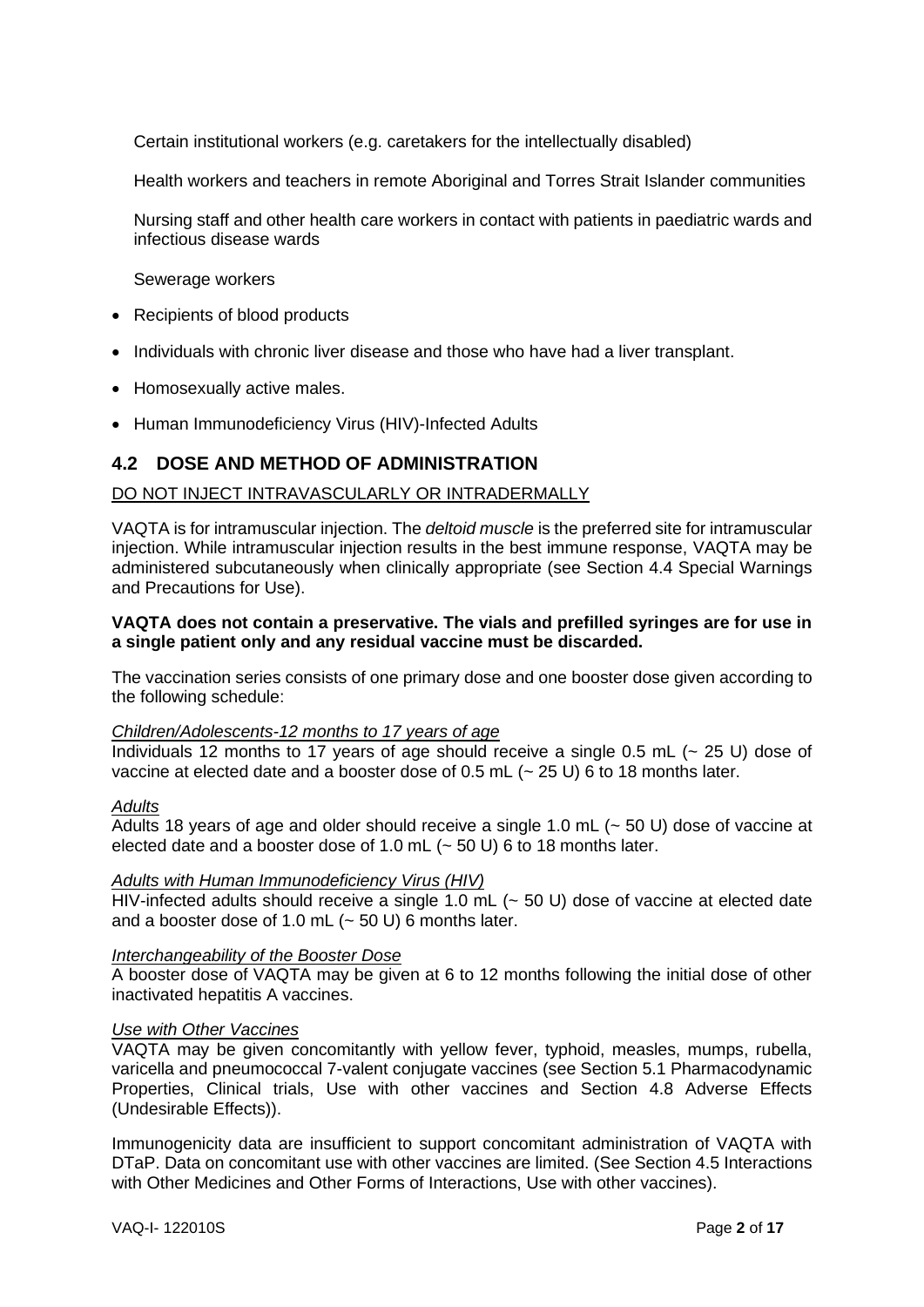Separate injection sites and syringes should be used for concomitant administration of injectable vaccines.

#### *Known or Presumed Exposure to Hepatitis A Virus/Travel to Endemic Areas*

#### Use with Immune Globulin

VAQTA may be administered concomitantly with IG using separate sites and syringes. The vaccination regimen for VAQTA should be followed as stated above. Consult the manufacturers product information for the appropriate dosage of IG. A booster dose of VAQTA should be administered at the appropriate time as outlined above (see also Section 4.5 Interactions with Other Medicines and Other Forms of Interactions).

The vaccine should be used as supplied; no reconstitution is necessary.

Shake well before withdrawal and use. Thorough agitation is necessary to maintain suspension of the vaccine.

Parenteral drug products should be inspected visually for extraneous particulate matter and discolouration prior to administration whenever solution and container permit. After thorough agitation, VAQTA is a slightly opaque, white suspension.

It is important to use a separate sterile syringe and needle for each individual to prevent transmission of infectious agents from one person to another.

## **4.3 CONTRAINDICATIONS**

Hypersensitivity to any component of the vaccine.

## **4.4 SPECIAL WARNINGS AND PRECAUTIONS FOR USE**

#### **General**

Individuals who develop symptoms suggestive of hypersensitivity after an injection of VAQTA should not receive further injections of the vaccine (see Section 4.3 Contraindications).

Use caution when vaccinating latex-sensitive individuals since the vial stopper and the syringe plunger stopper and tip cap contain dry natural latex rubber that may cause allergic reactions.

If VAQTA is used in individuals with malignancies or those receiving immunosuppressive therapy or who are otherwise immunocompromised, the expected immune response may not be obtained.

VAQTA will not prevent hepatitis caused by infectious agents other than hepatitis A virus. Because of the long incubation period (approximately 20 to 50 days) for hepatitis A, it is possible for unrecognised hepatitis A infection to be present at the time the vaccine is given. The vaccine may not prevent hepatitis A in such individuals.

As with any vaccine, adequate treatment provisions, including adrenaline (epinephrine), should be available for immediate use should an anaphylactic or anaphylactoid reaction occur.

As with any vaccine, vaccination with VAQTA may not result in a protective response in all susceptible vaccinees.

Any acute infection or febrile illness may be reason for delaying use of VAQTA except when, in the opinion of the physician, withholding the vaccine entails a greater risk.

VAQTA should be administered with caution to people with bleeding disorders who are at risk of haemorrhage following intramuscular injection.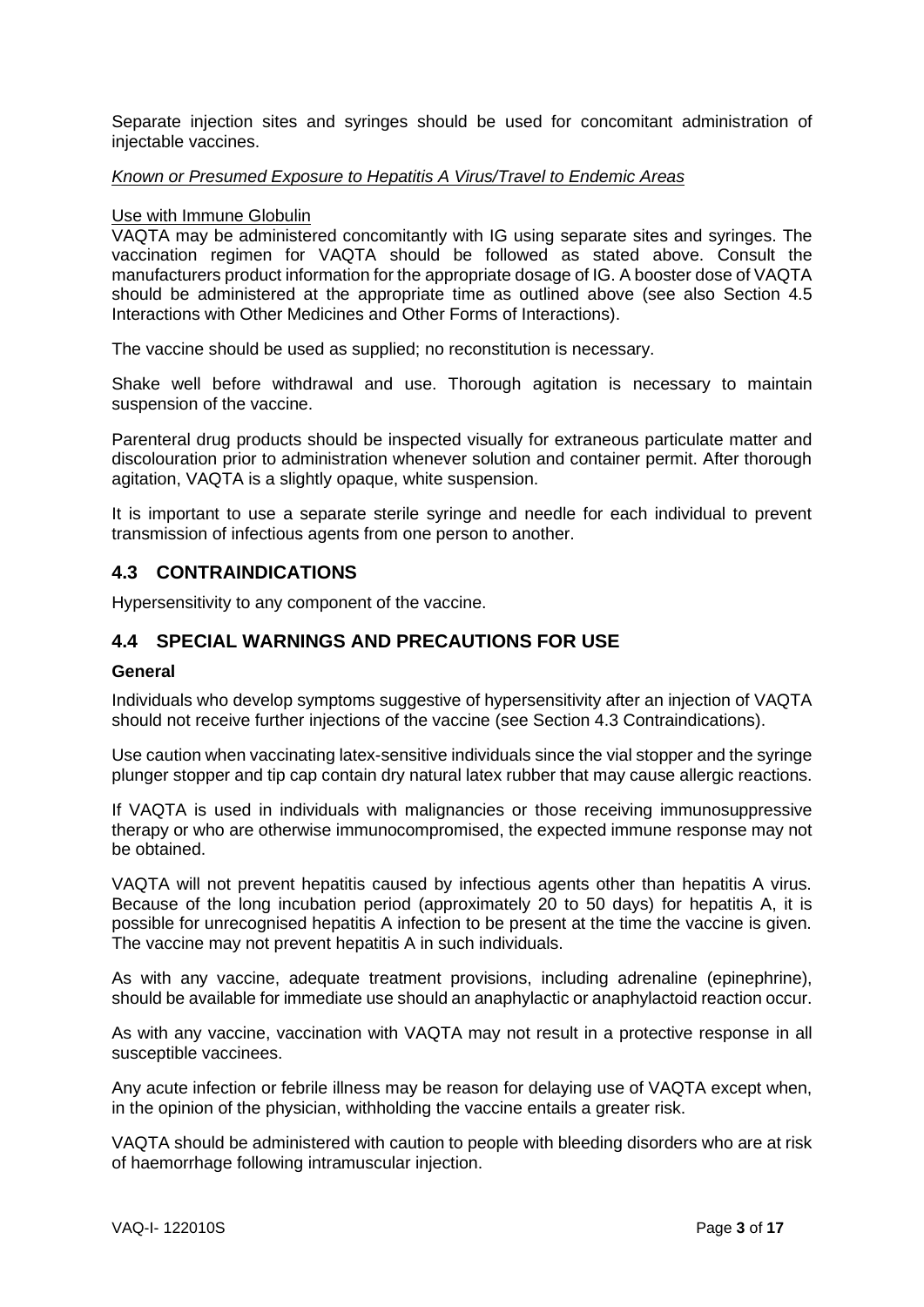VAQTA may be administered subcutaneously when clinically appropriate (e.g. people with bleeding disorders who are at risk of haemorrhage), although the kinetics of seroconversion are slower for the first subcutaneous dose of VAQTA compared with historical data for intramuscular administration.

## **Use in the elderly**

See Section 5.1 Clinical Trials, Interchangeability of the Booster Dose.

#### **Paediatric use**

VAQTA has been shown to be generally well-tolerated and highly immunogenic in individuals 12 months to 17 years of age. See Section 4.2 Dose and Method of Administration for the recommended dosage schedule.

Safety and effectiveness in infants below 12 months of age have not been established.

### **Effects on laboratory tests**

See Section 4.8 Adverse Effects (Undesirable Effects), Laboratory findings.

## **4.5 INTERACTIONS WITH OTHER MEDICINES AND OTHER FORMS OF INTERACTIONS**

#### Use with Immune Globulin

For subjects requiring post exposure prophylaxis or combined immediate and longer term protection (e.g. travellers departing on short notice to endemic areas), VAQTA may be administered concomitantly with IG using separate sites and syringes. Results from one clinical trial in adults support this regimen (see Section 5.1 Pharmacodynamic Properties, Clinical trials, Immunogenicity).

#### Use with Other Vaccines

VAQTA may be given concomitantly with yellow fever, typhoid, measles, mumps, rubella, varicella and pneumococcal 7-valent conjugate vaccines (see Section 5.1 Pharmacodynamic Properties, Clinical trials, Use with other vaccines and Section 4.8 Adverse Effects (Undesirable Effects)).

Immunogenicity data are insufficient to support concomitant administration of VAQTA with DTaP. Data on concomitant use with other vaccines are limited (see Section 5.1 Pharmacodynamic Properties, Clinical trials, Use with other vaccines).

Separate injection sites and syringes should be used for concomitant administration of injectable vaccines.

The Advisory Committee on Immunisation Practices, (ACIP advises the U.S. Public Health Service on vaccination policy), has stated that limited data from studies conducted among adults indicate that simultaneous administration of hepatitis A vaccine with diphtheria, poliovirus (oral and inactivated), tetanus, oral typhoid, cholera, Japanese encephalitis, rabies, or yellow fever vaccine does not decrease the immune response to either vaccine or increase the frequency of reported adverse events. Studies indicate that hepatitis B vaccine can be administered simultaneously with hepatitis A vaccine without affecting either vaccine's immunogenicity or increasing the frequency of adverse events.

# **4.6 FERTILITY, PREGNANCY AND LACTATION**

## **Effects on fertility**

VAQTA has not been evaluated for its potential to impair fertility.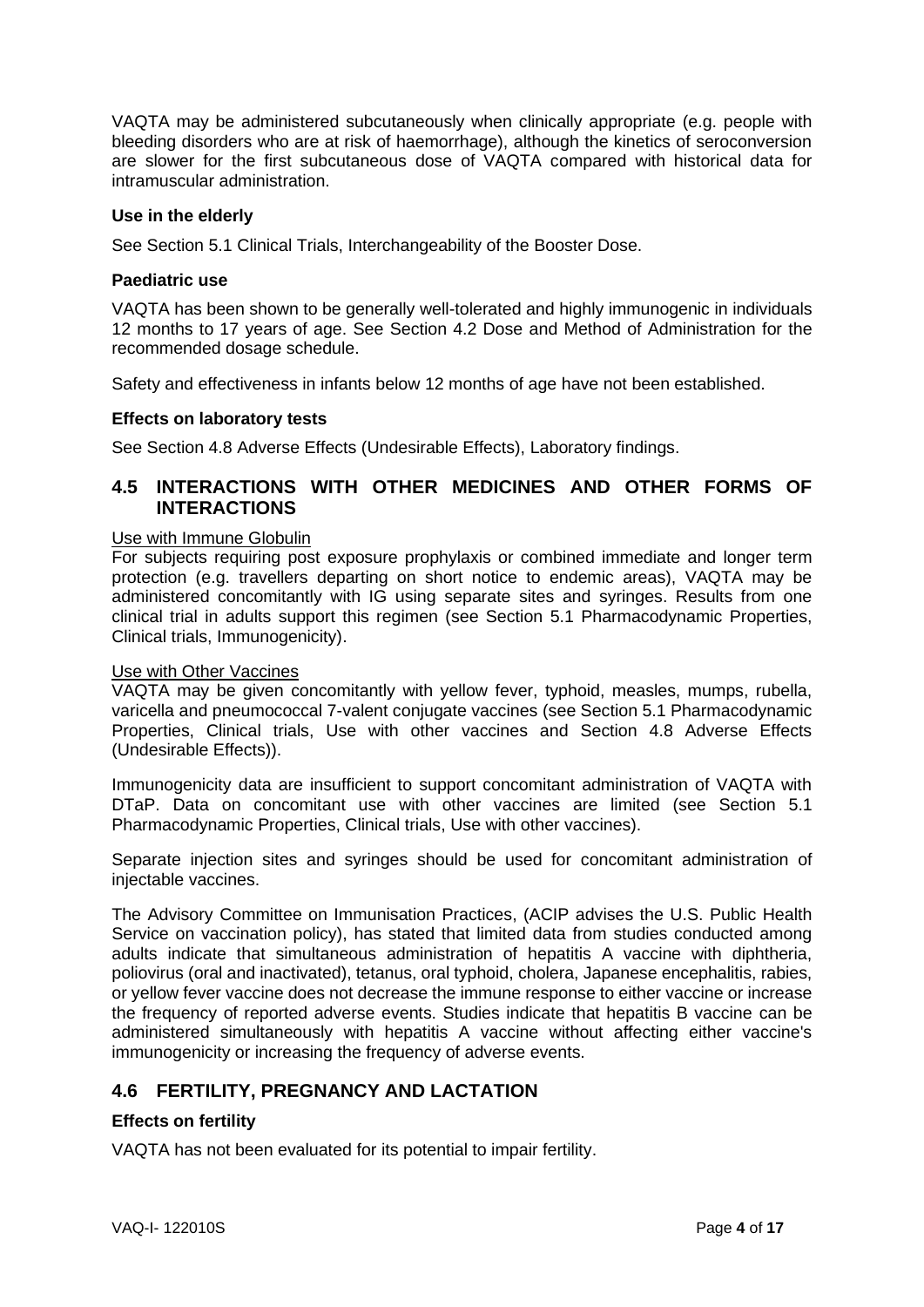### **Use in pregnancy** (Category B2)

Animal reproduction studies have not been conducted with VAQTA. It is also not known whether VAQTA can cause foetal harm when administered to a pregnant woman or can affect reproduction capacity. VAQTA should be given to a pregnant woman only if clearly needed.

### **Use in lactation**

It is not known whether VAQTA is excreted in human milk. Because many drugs are excreted in human milk, caution should be exercised when VAQTA is administered to a woman who is breast feeding.

# **4.7 EFFECTS ON ABILITY TO DRIVE AND USE MACHINES**

There were no specific data. However, asthenia/fatigue, and headache have been reported following administration of VAQTA.

# **4.8 ADVERSE EFFECTS (UNDESIRABLE EFFECTS)**

#### *Clinical Trials*

In combined clinical trials, VAQTA was administered to 3159 children 12 to 23 months of age, and 8361 healthy children, adolescents and adults and was generally well tolerated.

#### The Monroe Efficacy Study

In The Monroe Efficacy Study, 1037 healthy children and adolescents 2 to 16 years of age received either a primary dose of  $\sim$  25 U of hepatitis A vaccine and a booster 6, 12 or 18 months later, or placebo. Subjects were followed during a 5-day period for fever and local complaints and during a 14-day period for systemic complaints. Injection-site complaints, generally mild and transient, were the most frequently reported complaints. Table 1 summarises the local and systemic complaints  $(≥ 1%)$  reported in this study, without regard to causality. There were no significant differences in the rates of any complaint between vaccine and placebo recipients after Dose 1.

|                                                                                      | <b>VAQTA</b>     |                 |                  |  |
|--------------------------------------------------------------------------------------|------------------|-----------------|------------------|--|
| <b>Reaction</b>                                                                      | Dose 1*          | <b>Booster</b>  | Placebo*#        |  |
| <b>Injection-Site</b>                                                                |                  |                 |                  |  |
| <b>Complaints</b>                                                                    |                  |                 |                  |  |
| Pain                                                                                 | $6.4\%$ (33/515) | 3.4% (16/475)   | $6.3\%$ (32/510) |  |
| <b>Tenderness</b>                                                                    | 4.9% (25/515)    | 1.7% (8/475)    | 6.1% (31/510)    |  |
| Erythema                                                                             | 1.9% (10/515)    | $0.8\%$ (4/475) | 1.8% (9/510)     |  |
| Swelling                                                                             | 1.7% (9/515)     | 1.5% (7/475)    | 1.6% (8/510)     |  |
| Warmth                                                                               | 1.7% (9/515)     | $0.6\%$ (3/475) | 1.6% (8/510)     |  |
| <b>Systemic Complaints</b>                                                           |                  |                 |                  |  |
| <b>Abdominal Pain</b>                                                                | 1.2% (6/519)     | 1.1% (5/475)    | 1.0% (5/518)     |  |
| Pharyngitis                                                                          | 1.2% (6/519)     | 0% (0/475)      | $0.8\%$ (4/518)  |  |
| Headache                                                                             | $0.4\%$ (2/519)  | $0.8\%$ (4/475) | 1.0% (5/518)     |  |
| * No statistically significant difference between the two groups.                    |                  |                 |                  |  |
| # Second injection of placebo not administered because code for the trial was broken |                  |                 |                  |  |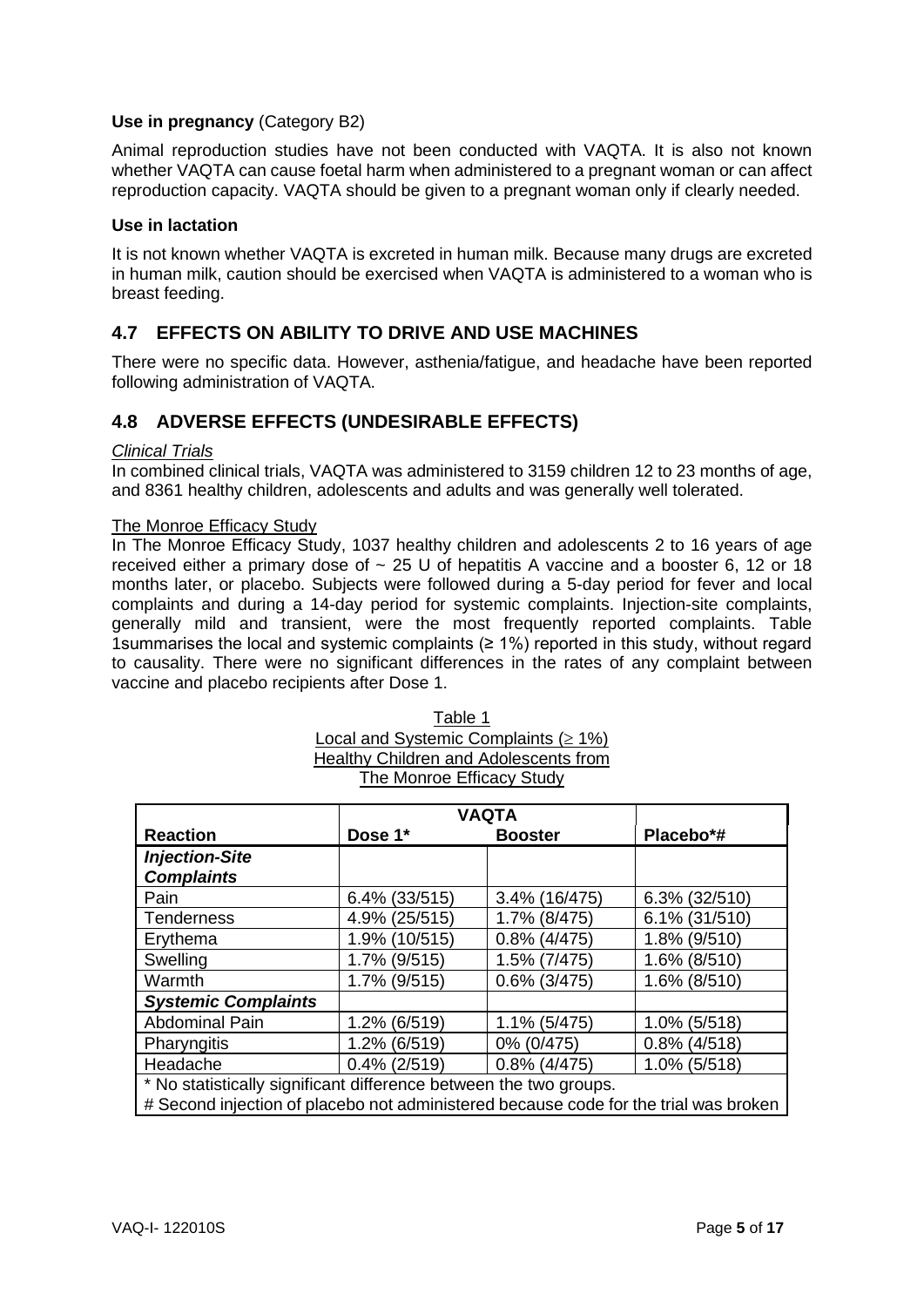### **Children – 12 to 23 Months of Age**

In combined clinical trials involving 706 healthy children, 12 to 23 months of age, who received one or more  $\sim$  25 U doses of hepatitis A vaccine with or without other paediatric vaccines, subjects were followed for fever and local complaints during a 5-day period post-vaccination and systemic complaints during a 14-day period post-vaccination. Irritability and upper respiratory infection were the most frequently reported complaints. Localised injection-site complaints were generally mild and transient. Table 2 summarises the local and systemic complaints (≥ 1%) reported in these studies, without regard to causality, in decreasing order of frequency, within each body system.

| Table 2                                                       |
|---------------------------------------------------------------|
| Local and Systemic Complaints ( $\geq 1\%$ )                  |
| Healthy Children (12 months to 23 months) Who                 |
| Received One or More $\sim$ 25 U Doses of Hepatitis A vaccine |

| <b>Reaction</b>                           | <b>VAQTA ~ 25 U</b>         |
|-------------------------------------------|-----------------------------|
|                                           | $(n=706)$<br><b>Percent</b> |
| <b>Localised Injection Site Reactions</b> |                             |
| Pain/tenderness/soreness                  | 8.6                         |
| Erythema                                  | 5.9                         |
| Swelling                                  | 5.1                         |
| Warmth                                    | $\overline{3.2}$            |
| Ecchymosis                                | 1.0                         |
| Body as a Whole                           |                             |
| Fever ( $\geq$ 38.9 $^0$ C, Oral)         | 6.5                         |
| <b>Digestive System</b>                   |                             |
| Diarrhoea                                 | 5.9                         |
| Vomiting                                  | 4.0                         |
| Anorexia                                  | 1.2                         |
| <b>Nervous System/Psychiatric</b>         |                             |
| Irritability                              | 10.8                        |
| Crying                                    | 1.8                         |
| <b>Respiratory System</b>                 |                             |
| Upper respiratory infection               | 10.1                        |
| Rhinorrhoea                               | 5.7                         |
| Cough                                     | $\overline{5.1}$            |
| Respiratory congestion                    | 1.6                         |
| Nasal congestion                          | 1.2                         |
| Laryngotracheobronchitis                  | 1.2                         |
| Skin and Skin Appendages                  |                             |
| Rash                                      | 4.5                         |
| Measles-like/rubella-like rash            | 1.0                         |
| Viral exanthema                           | 1.0                         |
| <b>Special Senses</b>                     |                             |
| Otitis media                              | 7.6                         |
| <b>Otitis</b>                             | 1.8                         |
| Conjunctivitis                            | 1.3                         |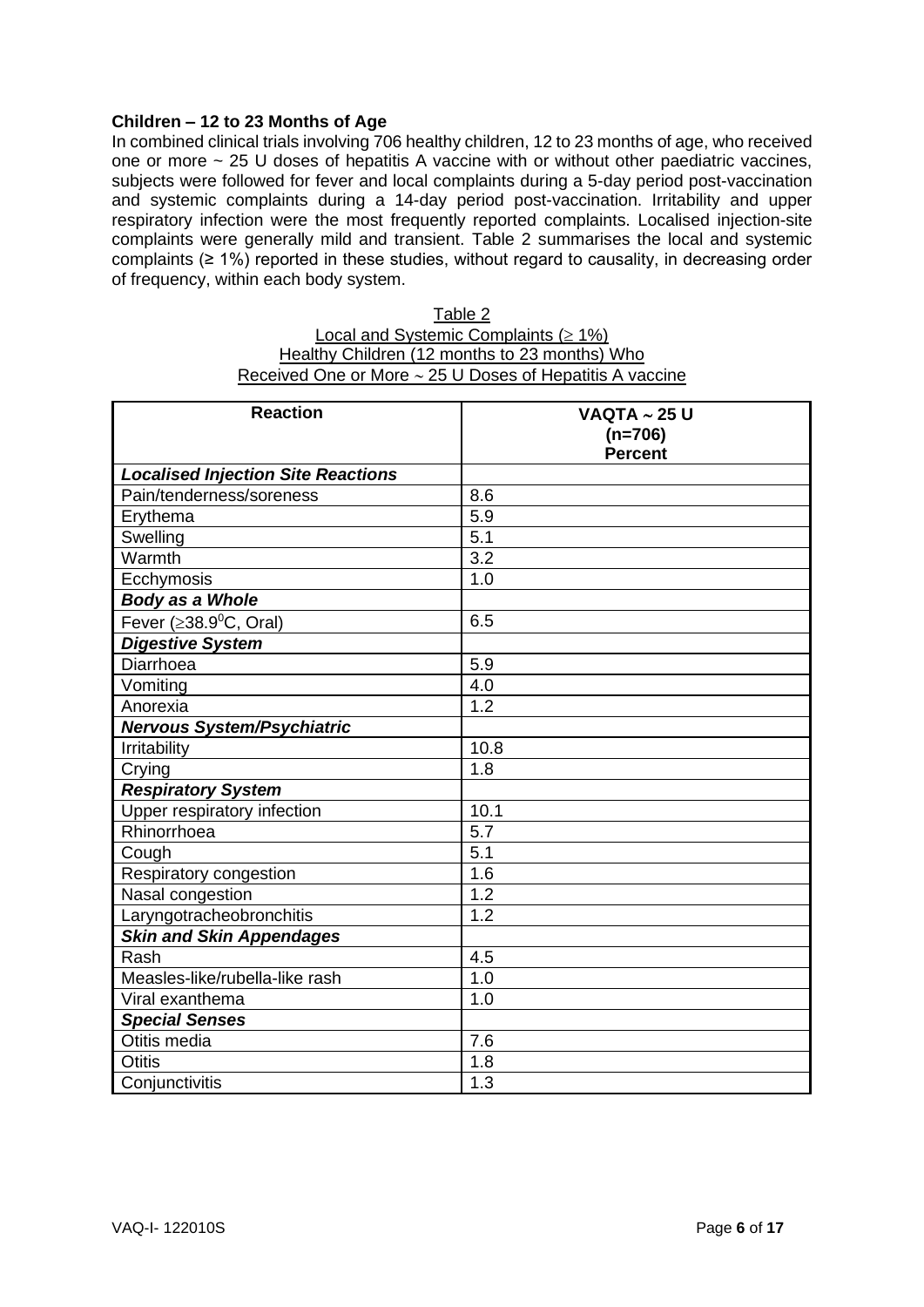Concomitant use with ProQuad - (see Section 5.1 Pharmacodynamic Properties, Clinical trials, Use with other vaccines)

In a clinical trial involving 1800 healthy children 12 to 23 months of age, 1453 received two  $\sim$ 25 U intramuscular doses of VAQTA (including 1101 non-randomised and 352 randomised), and 347 were randomised to receive two ~ 25 U intramuscular doses of VAQTA concomitantly with 2 doses of ProQuad at least 6 months apart. Among all subjects, fever [ > 98.6°F (> 37°C) or feverish] was the most common systemic adverse event and injection-site pain/tenderness was the most common injection-site adverse reaction.

Based on a post-hoc analysis, the rate of fever (> 98.6°F (> 37.0°C) or feverish) after any dose of VAQTA was increased in subjects who received VAQTA with ProQuad as compared to VAQTA alone in the 14 days after vaccination {risk difference (11.8% [95% CI: 6.8, 17.2]) and relative risk (1.72 [95% CI: 1.40, 2.12])}. The difference in rate of fever (> 98.6°F (> 37°C) or feverish) was higher after Dose 1 (11.5%) as compared to Dose 2 (4.0%). The rates of fever ≥ 100.4°F (≥ 38.0°C) and ≥ 102.2°F (≥ 39.0°C) in the 5 days after any dose of VAQTA were similar in both treatment groups.

Concomitant use with ProQuad and Pneumococcal 7-valent Conjugate Vaccine [Prevnar] - (See Section 5.1 Pharmacodynamic Properties, Clinical trials, Use with other vaccines)

In a clinical trial involving 653 healthy children 12 to 15 months of age, 330 were randomised to receive the first dose of VAQTA (~ 25 U), the first dose of ProQuad [Measles, Mumps, Rubella and Varicella (Oka/Merck) Virus Vaccine Live, MSD] and the fourth dose of Prevnar (Pneumococcal 7-valent Conjugate Vaccine) concomitantly on day 1; these subjects received the second doses of VAQTA and ProQUAD at week 24 or later. The remaining 232 subjects were randomised to receive their first dose of ProQuad and fourth dose of Prevnar concomitantly on day 1, followed by the first dose of VAQTA 6 weeks later; these subjects received a second dose of VAQTA at week 30 or later, and a second dose of ProQuad at week 34 or later. Subjects in both study groups received the second dose of VAQTA at least 24 weeks after their first dose. Among all subjects, fever (> 98.6°F or feverish) was the most common systemic adverse event, and injection-site pain/tenderness was the most common injection-site adverse reaction.

In the 14 days after vaccination with any dose of VAQTA, the rate of fever (> 98.6°F or feverish) was increased in subjects who received VAQTA with ProQuad and pneumococcal 7-valent conjugate vaccine as compared to VAQTA alone {risk difference (20.0% [95% CI: 13.0, 26.8]) and relative risk (2.10 [95% CI: 1.59, 2.79] in post-hoc analysis)}. A difference in rates of fever was noted after Dose 1 of VAQTA with ProQuad and pneumococcal 7-valent conjugate vaccine, but not after Dose 2 of VAQTA with ProQuad. The rates of fever ≥ 100.4°F and ≥ 102.2°F in the five days after vaccination were similar in both treatment groups (Table4).

In the 28 days after vaccination, the administration of Dose 1 of VAQTA with Dose 1 of ProQuad and Dose 4 of pneumococcal 7-valent conjugate vaccine does not increase incidence rates of fever (> 98.6°F or feverish) as compared to when ProQuad is administered with pneumococcal 7-valent conjugate vaccine alone {38.6% and 42.7%, respectively; relative risk (0.9 [95% CI: 0.75, 1.09])} in post-hoc analysis. Similarly, the administration of Dose 2 of VAQTA with Dose 2 of ProQuad does not increase incidence rates of fever (> 98.6°F or feverish) as compared to when Dose 2 of ProQuad is administered alone {17.4% and 17.0%, respectively; relative risk (1.02 [95% CI: 0.70, 1.51])}.

## *Children/Adolescents - 2 to 17 Years of Age*

In combined clinical trials (including Monroe Efficacy Study participants) involving 2595 healthy children ( $\geq 2$  years of age) and adolescents who received one or more  $\sim 25$  U doses of hepatitis A vaccine, subjects were followed for fever and local complaints during a 5-day period post-vaccination and systemic complaints during a 14-day period post-vaccination. Injection-site complaints, generally mild and transient, were the most frequently reported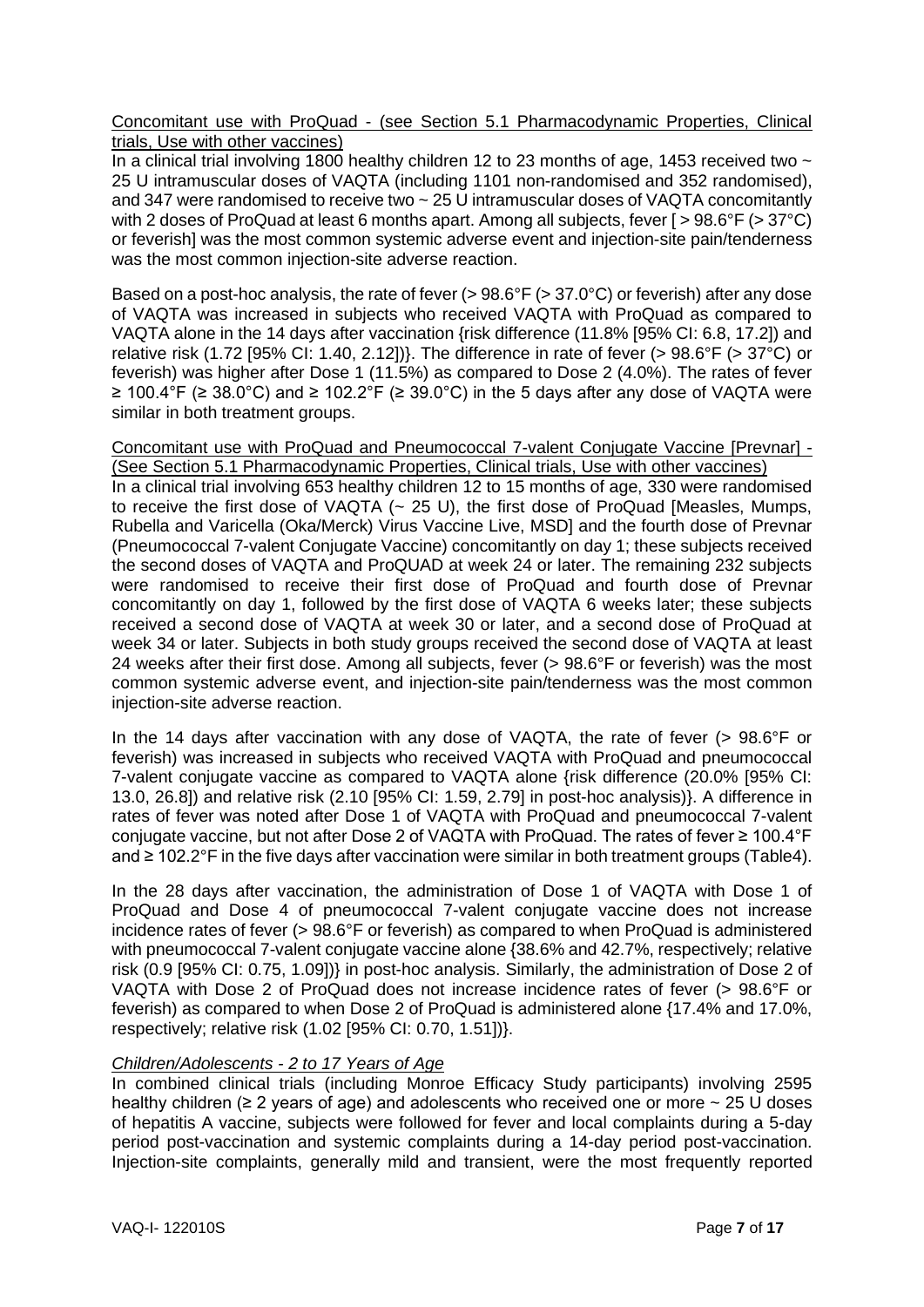complaints. Table 3 summarises the local and systemic complaints ( $\geq 1\%$ ) reported in these studies, without regard to causality.

| Table 3                                                       |
|---------------------------------------------------------------|
| Local and Systemic Complaints ( $\geq 1\%$ )                  |
| Healthy Children (2 to 17 years) and Adolescents Who          |
| Received One or More $\sim$ 25 U Doses of Hepatitis A vaccine |

| <b>Reaction</b>                           | <b>VAQTA ~ 25 U</b><br>$(n = 2595)$<br><b>Percent</b> |
|-------------------------------------------|-------------------------------------------------------|
| <b>Localised Injection Site Reactions</b> |                                                       |
| Pain                                      | 18.5                                                  |
| <b>Tenderness</b>                         | 16.7                                                  |
| Warmth                                    | 8.5                                                   |
| Erythema                                  | 7.4                                                   |
| Swelling                                  | 7.2                                                   |
| Ecchymosis                                | 1.3                                                   |
| Body as a Whole                           |                                                       |
| Fever ( $\geq$ 38.9 <sup>0</sup> C, Oral) | 3.1                                                   |
| <b>Abdominal Pain</b>                     | 1.5                                                   |
| <b>Digestive System</b>                   |                                                       |
| Diarrhoea                                 | 1.0                                                   |
| Vomiting                                  | 1.0                                                   |
| <b>Nervous System/Psychiatric</b>         |                                                       |
| Headache                                  | 2.3                                                   |
| <b>Respiratory System</b>                 |                                                       |
| Pharyngitis                               | 1.5                                                   |
| Upper respiratory infection               | 1.1                                                   |
| Cough                                     | 1.0                                                   |

## *LABORATORY FINDINGS*

Very few laboratory abnormalities were reported and included isolated reports of elevated liver function tests, eosinophilia and increased urine protein.

### *Adults - 18 Years of Age and Over*

In combined clinical trials involving 1315 healthy adults who received one or more  $\sim$  50 U doses of hepatitis A vaccine, subjects were followed for fever and local complaints during a 5 day period post-vaccination and systemic complaints during a 14-day period post-vaccination. Injection-site complaints, generally mild and transient, were the most frequently reported complaints. Table 4 summarises the local and systemic complaints ( $\geq 1\%$ ) reported in these studies, without regard to causality.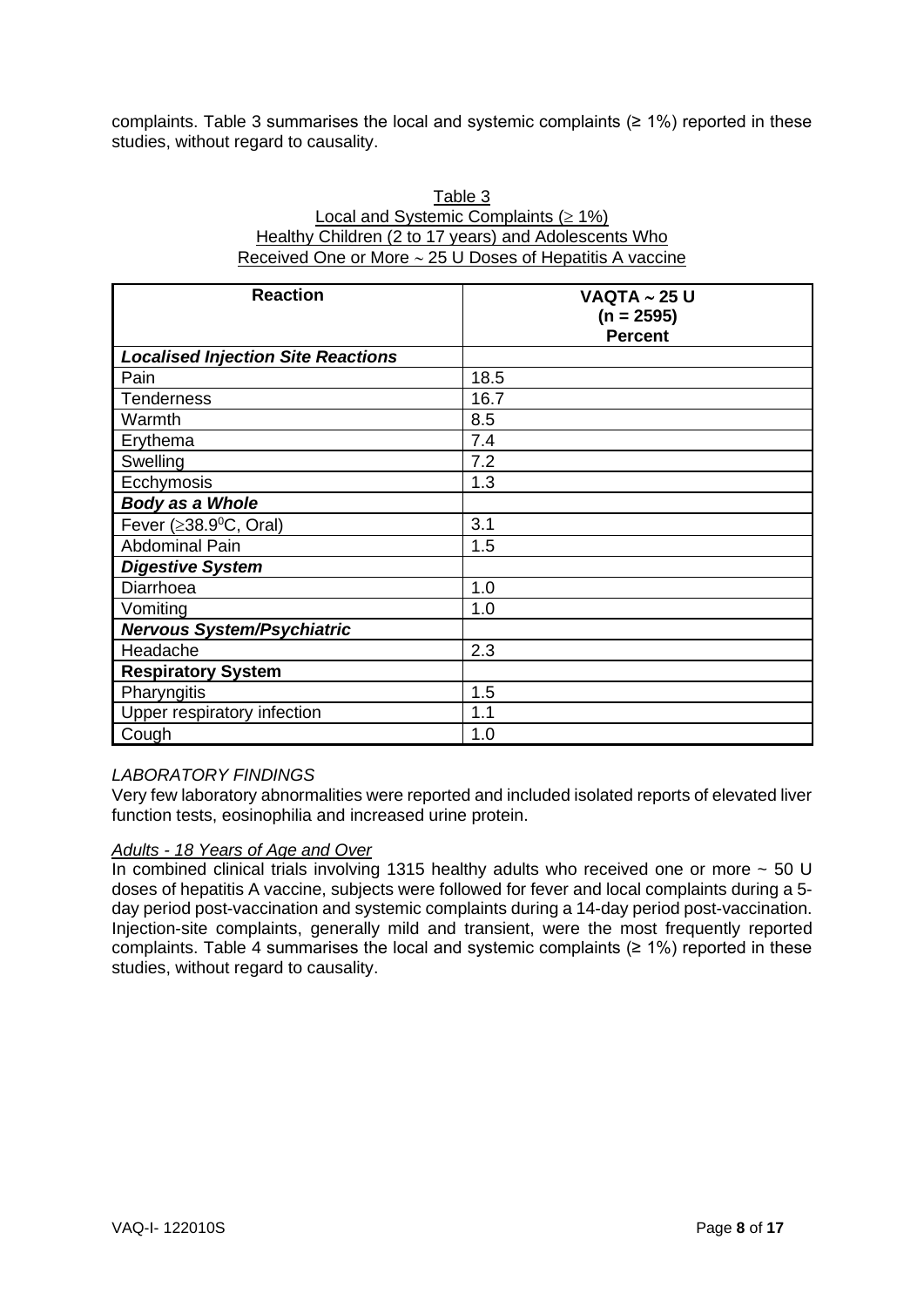| Table 4                                       |
|-----------------------------------------------|
| Local and Systemic Complaints ( $\geq 1\%$ )  |
| Healthy Adults Who Received One or            |
| More $\sim$ 50 U Doses of Hepatitis A vaccine |
|                                               |

| <b>Reaction</b>                           | <b>VAQTA ~ 50 U</b><br>$(n = 1315)$<br><b>Percent</b> |
|-------------------------------------------|-------------------------------------------------------|
| <b>Localised Injection Site Reactions</b> |                                                       |
| Tenderness                                | 43.2                                                  |
| Pain                                      | 41.5                                                  |
| Warmth                                    | 11.1                                                  |
| Swelling                                  | 9.6                                                   |
| Erythema                                  | 9.4                                                   |
| Ecchymosis                                | 1.3                                                   |
| Pain/Soreness                             | 1.0                                                   |
| <b>Body as a Whole</b>                    |                                                       |
| Asthenia/Fatigue                          | 3.0                                                   |
| Fever ( $\geq$ 38.3 <sup>0</sup> C, Oral) | 1.9                                                   |
| <b>Abdominal Pain</b>                     | 1.3                                                   |
| <b>Digestive System</b>                   |                                                       |
| Diarrhoea                                 | 2.0                                                   |
| Nausea                                    | 2.0                                                   |
| <b>Musculoskeletal System</b>             |                                                       |
| Myalgia                                   | 1.7                                                   |
|                                           |                                                       |
| <b>Nervous System/Psychiatric</b>         |                                                       |
| Headache                                  | 11.6                                                  |
| <b>Respiratory System</b>                 |                                                       |
| Pharyngitis                               | 2.6                                                   |
| Upper respiratory infection               | 2.4                                                   |

Local and/or systemic hypersensitivity reactions occurred in < 1% of children, adolescents, or adults in clinical trials and included the following regardless of causality: pruritus, urticaria and rash.

As with any vaccine, there is the possibility that use of VAQTA in very large populations might reveal adverse experiences not observed in clinical trials.

#### *Post-marketing Safety Study*

In a post-marketing safety study, a total of 42,110 individuals ≥ 2 years of age received 1 or 2 doses of VAQTA. There was no serious, vaccine-related, adverse event identified. There was no nonserious, vaccine-related, adverse event resulting in outpatient visits, with the exception of diarrhoea/gastroenteritis in adults at a rate of 0.5%.

#### *Marketed Experience*

The following additional adverse reactions have been reported with use of the marketed vaccine.

#### *NERVOUS SYSTEM*

Very rarely, Guillain-Barré syndrome, cerebellar ataxia, encephalitis.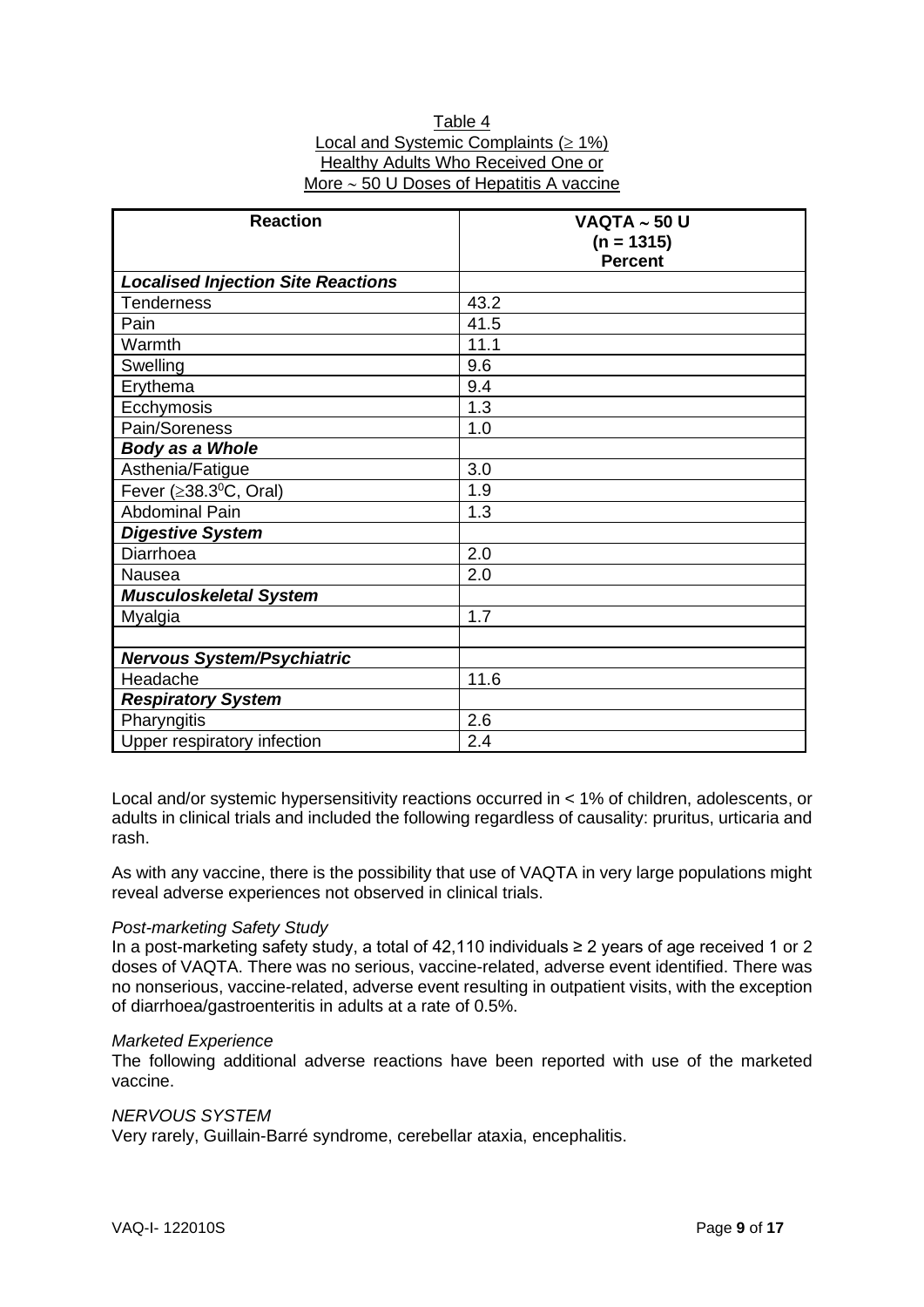*HAEMIC AND LYMPHATIC SYSTEM* Very rarely, thrombocytopenia.

### **Reporting suspected adverse effects**

Reporting suspected adverse reactions after registration of the medicinal product is important. It allows continued monitoring of the benefit-risk balance of the medicinal product. Healthcare professionals are asked to report any suspected adverse reactions at www.tga.gov.au/reporting-problems.

# **4.9 OVERDOSE**

For information on the management of overdose, contact the Poisons Information Centre on 131126 (Australia).

# **5 PHARMACOLOGICAL PROPERTIES**

# **5.1 PHARMACODYNAMIC PROPERTIES**

### **Mechanism of action**

VAQTA® (Hepatitis A Vaccine, Inactivated) is an inactivated whole virus vaccine which has been shown to induce antibody to hepatitis A virus protein.

### **Clinical trials**

Clinical trials have been conducted worldwide with several formulations of the vaccine in 3159 children 12 to 23 months of age and 8361 healthy individuals ranging from 2 to 85 years of age.

Protection from hepatitis A disease has been shown to be related to the presence of antibody; an anamnestic antibody response occurs in healthy individuals with a history of infection who are subsequently re-exposed to hepatitis A virus. Protection after vaccination with VAQTA was associated with the onset of seroconversion ( $\geq 10$  mIU/mL of hepatitis A antibody) and with an anamnestic antibody response following booster vaccination with VAQTA.

#### Immunogenicity

In a clinical study, 96% of 471 children  $\sim$  12 months of age seroconverted with a geometric mean titre of 48 mIU/mL within 6 weeks after the primary ~ 25 U intramuscular dose of VAQTA. After each dose of VAQTA, the hepatitis A antibody titres were comparable between children who were initially seropositive to hepatitis A and children who were initially seronegative to hepatitis A. These data suggest that maternal antibody to hepatitis A in children  $\sim$  12 months of age does not affect the immune response to VAQTA.

In another study of children 12 through 15 months of age at entry, who received two  $\sim$  25 U intramuscular doses of VAQTA 6 months apart with or without other vaccines, 100% (n=182; 95% CI: 98.0%, 100%) were seropositive within 4 weeks after the second dose of VAQTA given with other vaccines for both doses, and 99.4% (n=159, 95% CI: 96.5%, 100%) were seropositive within 4 weeks after a second dose of VAQTA only.

In combined clinical studies, 97% of 1214 children and adolescents 2 to 17 years of age seroconverted within 4 weeks after a single ~ 25 U intramuscular dose of VAQTA. Similarly, 96% of 1039 adults ≥ 18 years of age seroconverted within 4 weeks after a single  $\sim$  50 U intramuscular dose of VAQTA. Immune memory was later demonstrated by an anamnestic antibody response in individuals who receive a booster dose (see Persistence).

While a study evaluating VAQTA alone in a postexposure setting has not been conducted, the concurrent use of VAQTA  $(-50 \text{ U})$  and immune globulin (IG, 0.06 mL/kg) was evaluated in a clinical study involving healthy adults 18 to 39 years of age. Table 5 provides seroconversion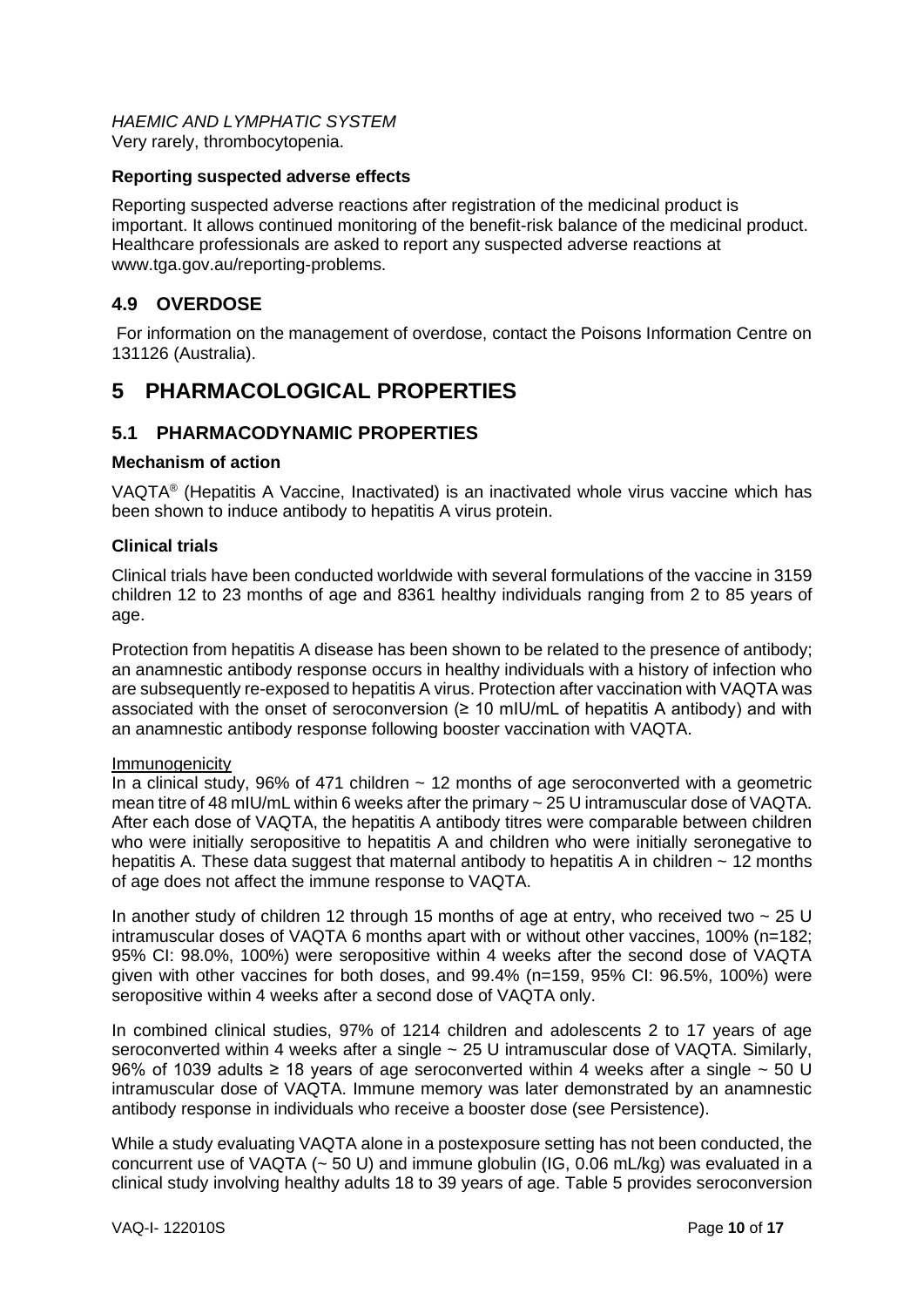rates at 4 and 24 weeks after the first dose in each treatment group and at one month after a booster dose of VAQTA (administered at 24 weeks).

| Seroconversion Rates (%) After Vaccination with VAQTA plus IG, VAQTA Alone, and IG |                     |    |
|------------------------------------------------------------------------------------|---------------------|----|
|                                                                                    | alone               |    |
|                                                                                    |                     |    |
| <b>VAQTA plus IG</b>                                                               | <b>VAQTA</b>        | IG |
| <b>Weeks</b>                                                                       | Seroconversion Rate |    |

| Table 5                                                                            |
|------------------------------------------------------------------------------------|
| Seroconversion Rates (%) After Vaccination with VAQTA plus IG, VAQTA Alone, and IG |
| مصمام                                                                              |

|       | VAQIA PIUS IG | VAQIA               | ناا      |  |
|-------|---------------|---------------------|----------|--|
| Weeks |               | Seroconversion Rate |          |  |
| 4     | 100%          | 96%                 | 87%      |  |
|       | $(n=129)$     | $(n=135)$           | $(n=30)$ |  |
| 24    | 92%           | $97\%$ *            | $0\%$    |  |
|       | $(n=125)$     | $(n=132)$           | $(n=28)$ |  |
| 28    | 100%          | 100%                | N/A      |  |
|       | (n=114)       | $(n=128)$           |          |  |

Seroconversion rate in the vaccine alone group significantly higher than that in the vaccine plus IG group (p=0.05).

 $N/A = Not$  applicable

## **Efficacy**

The protective efficacy, immunogenicity, and safety of VAQTA were evaluated in a randomised, double-blind placebo-controlled study involving 1037 susceptible healthy children and adolescents 2 to 16 years of age in a U.S. community with recurrent outbreaks of hepatitis A (The Monroe Efficacy Study). Each child received a single intramuscular dose of VAQTA (approximately 25 U) or placebo. Among those individuals who were initially seronegative (measured by modification of the HAVAB\*\* radioimmunoassay [RIA]), seroconversion was achieved in > 99% of vaccine recipients within 4 weeks after vaccination. The onset of seroconversion following a single dose of VAQTA was shown to parallel the onset of protection against clinical hepatitis A disease.

Because of the long incubation period of the disease (approximately 20 to 50 days, or longer in children), the analysis of protective efficacy was based on cases\*\*\* of clinically confirmed hepatitis A occurring ≥ 50 days after vaccination in order to exclude any children incubating the infection before vaccination. In subjects who were initially seronegative, the protective efficacy of a single dose of VAQTA was observed to be 100% with 21 cases of clinically confirmed hepatitis A occurring in the placebo group and none in the vaccine group (p<0.001). Twenty-eight cases of clinically confirmed hepatitis occurred in the placebo group while none occurred in the vaccine group  $\geq 30$  days after vaccination. In addition, it was observed in this trial that no cases of clinically confirmed hepatitis A occurred in the vaccine group after day 16<sup>+</sup>. Following demonstration of protection with a single dose and termination of the study, a booster dose was administered to most vaccinees 6, 12 or 18 months after the primary dose.

No studies of the efficacy of VAQTA in children < 2 years of age were performed. Use in this group is supported by immunogenicity data alone. The presence of hepatitis A antibody has been used as a correlate of protection, and similarity of the immune response has been established between ~ 12-month-old children and 2- to 3-year-old children.

<sup>\*\*</sup> Trademark of Abbott Laboratories

<sup>\*\*\*</sup> The clinical case definition included all of the following occurring at the same time; 1) one or more typical clinical signs or symptoms of hepatitis A (e.g. jaundice, malaise, fever  $\geq$  38.3°C), 2) elevation of hepatitis A lgM antibody (HAVAB-M), 3) elevation of alanine transferase (ALT)  $\geq$  2 times the upper limit of normal.

<sup>+</sup> One vaccinee did not meet the pre-defined criteria for clinically confirmed hepatitis A but did have positive hepatitis A lgM and borderline liver enzyme (ALT) elevations on days 34, 50 and 58 after vaccination with mild clinical symptoms observed on days 49 and 50.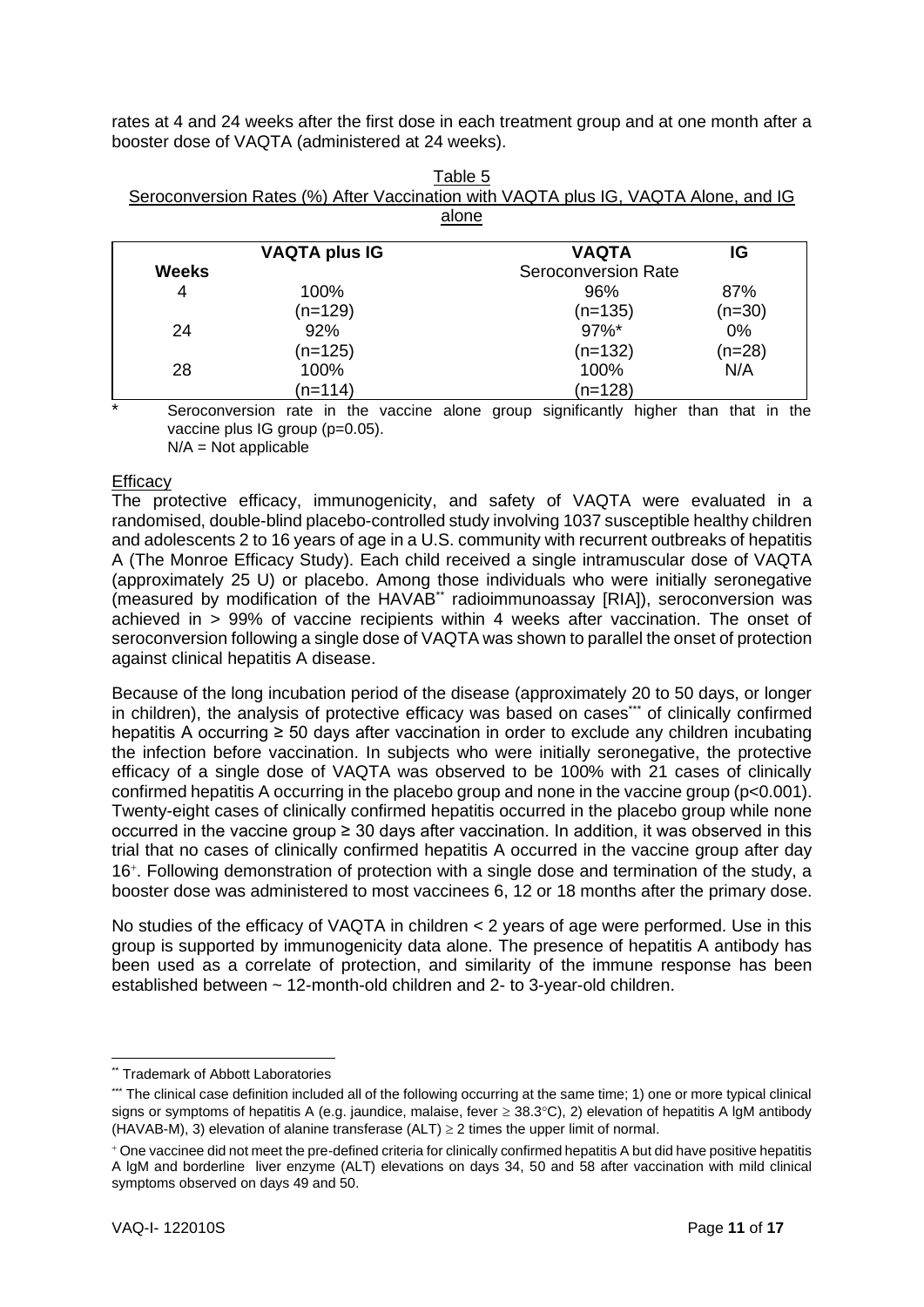### **Persistence**

The total duration of the protective effect of VAQTA in healthy vaccinees is unknown at present. However, seropositivity was shown to persist up to 18 months after a single  $\sim$  25 U dose in most children and adolescents who participated in the Monroe Efficacy Study.

Follow up surveillance, in over 880 vaccine recipients, for up to 9 years after termination of the study showed that VAQTA continued to confer complete protection against clinical hepatitis A disease despite a small number of documented cases in the community among non-vaccinated individuals visiting or residing there. To date, no cases of hepatitis A disease ≥ 50 days after vaccination have occurred in those vaccinees from the Monroe Efficacy Study monitored for up to 9 years.

In adults, seropositivity has been shown to persist up to 18 months after a single  $\sim$  50 U dose. Persistence of immunologic memory was demonstrated with an anamnestic antibody response to a booster dose of  $\sim$  25 U given 6 to 18 months after the primary dose in children and adolescents, and to a booster dose of  $\sim$  50 U given 6 to 18 months after the primary dose to adults.

In a study of healthy children ( $\geq 2$  years of age) and adolescents who received two doses ( $\sim$ 25 U) of VAQTA at 0 and 6 to 18 months, the hepatitis A antibody response to date has been shown to persist for at least 10 years. The GMTs declined over the first 5 to 6 years, but appeared to plateau through 10 years. There are no data on persistence of antibody in children who commenced vaccination at 12 to 23 months of age.

In studies of healthy adults who received two doses  $(-50 \text{ U})$  of VAQTA at 0 and 6 months, the hepatitis A antibody response to date has been shown to persist at least 6 years (n=171). After an initial decline over 2 to 3 years, the GMTs appeared to plateau and were stable at the last assessment 6 years after the initial dosing.

Follow-up of subjects in a study in children and adolescents (2 to 16 years of age) indicated:

- For subjects who received VAQTA at 0 and 6 months, 100% (175/175) of subjects remained seropositive (≥ 10 mIU anti-HAV/mL) with a GMT of 819 mIU/mL at 2.5 to 3.5 years, 100% (174/174) of subjects remained seropositive with a GMT of 505 mIU/mL at 5 to 6 years, and 100% (114/114) of subjects remained seropositive with a GMT of 574 mIU/mL at 10 years post vaccination.
- For subjects who received VAQTA at 0 and 12 months, 100% (49/49) of subjects remained seropositive with a GMT of 2224 mIU/mL at 2.5 to 3.5 years, 100% (47/47) remained seropositive with a GMT of 1191 mIU/mL at 5 to 6 years, and 100% (36/36) remained seropositive with a GMT of 1005 mIU/mL at 10 years post vaccination.
- For subjects who received VAQTA at 0 and 18 months, 100% (53/53) of subjects remained seropositive with a GMT of 2501 mIU/mL at 2.5 and 3.5 years, 100% (56/56) of subjects remained seropositive with a GMT of 1614 mIU/mL at 5 to 6 years, and 100% (41/41) remained seropositive with a GMT of 1507 mIU/mL at 10 years post vaccination.

Follow-up of subjects in a study in adults (18-41 years of age) who received VAQTA at 0 and 6 months indicated:

- 100% (378/378) subjects remained seropositive with a GMT of 1734 mIU/mL at 1 year postvaccination,
- 99.2% (252/254) of subjects remained seropositive with a GMT of 687 mIU/mL at 2 to 3 years postvaccination,
- 99.1% (219/221) of subjects remained seropositive with a GMT of 605 mIU/mL at 4 years postvaccination, and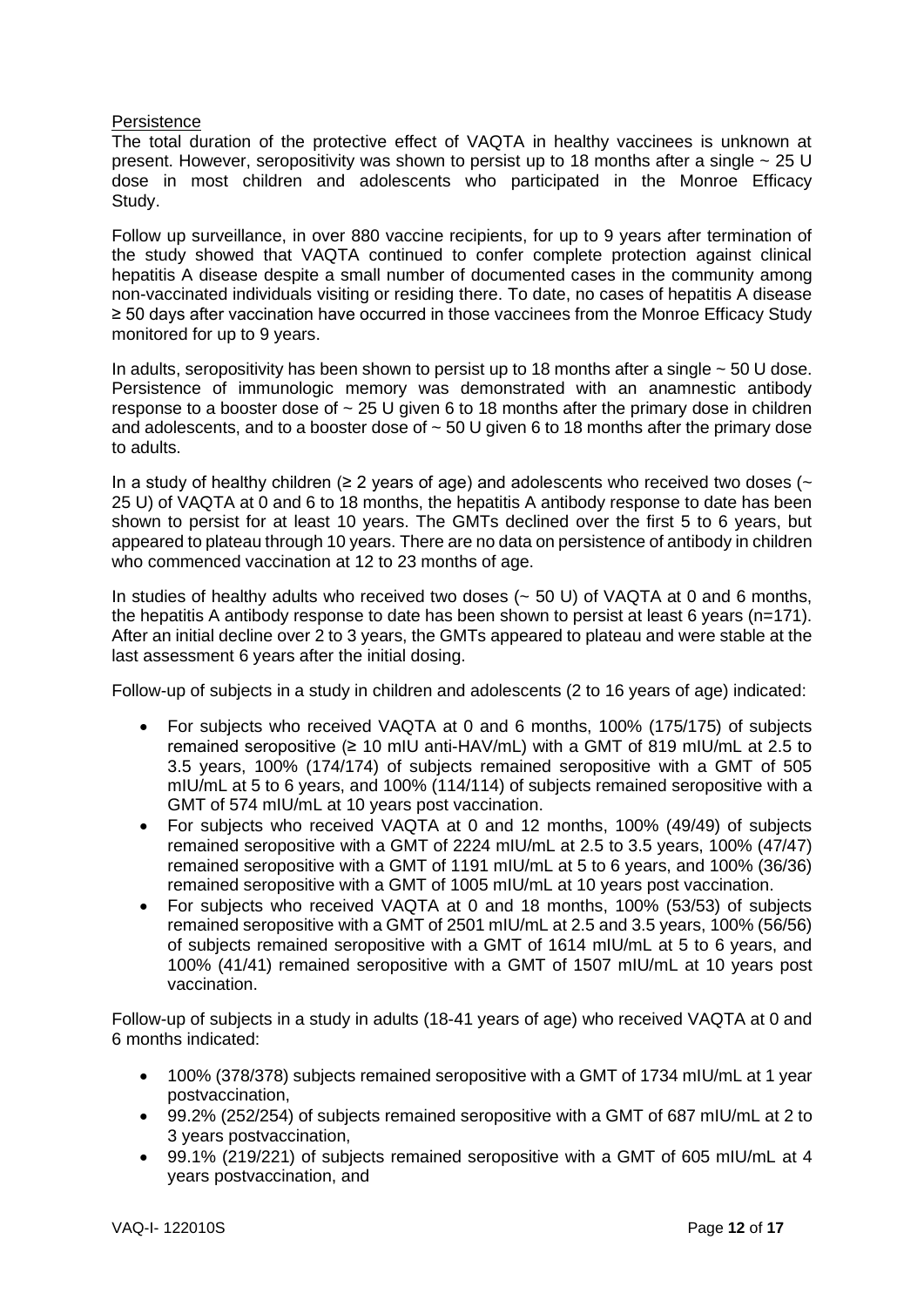• 99.4% (170/171) of subjects remained seropositive with a GMT of 684 mIU/mL at 6 years post vaccination.

Follow-up of subjects in a study in children and adolescents (2 to 17 years of age) who received VAQTA at 0 and 6 months indicated:

- 99.7% (307/308) subjects remained seropositive with a GMT of 2424 mIU/mL at 1 year postvaccination,
- 99.6% (275/276) of subjects remained seropositive with a GMT of 1022 mIU/mL at 2 to 3 years postvaccination,
- 100% (267/267) of subjects remained seropositive with a GMT of 881 mIU/mL at 4 years postvaccination, and
- 100% (220/220) of subjects remained seropositive with a GMT of 927 mIU/mL at 6 years post vaccination.

Data available from long term studies show persistence of antibodies up to 10 years in subjects who received 2 doses of VAQTA. Although the total duration of the protective effect of VAQTA in healthy, immunocompetent subjects is unknown, mathematical modeling using persistence data from subjects up to 41 years of age projects that at least 99% of subjects should remain seropositive ( $\geq 10$  mIU anti-HAV/mL) for 25 years or possibly longer.

## *Interchangeability of the Booster Dose*

A clinical study in 537 healthy adults, 18 to 83 years of age, evaluated the immune response to a booster dose of VAQTA and  $HAVRIX^{\Sigma}$  (hepatitis A vaccine, inactivated) given at 6 or 12 months following an initial dose of  $HAVRIX^{\Sigma}$ . When VAQTA was given as a booster dose following HAVRIX<sup> $\Sigma$ </sup>, the vaccine produced an adequate immune response (see Table6) and was generally well tolerated. (See Section 4.2 Dose and Method of Administration, Interchangeability of the Booster Dose)

| THE ALT INCORD LOSIDOOSIGI |                   |                               |                            |            |
|----------------------------|-------------------|-------------------------------|----------------------------|------------|
| <b>First Dose</b>          |                   | Booster Dose   Seropositivity | <b>Booster</b>             | Geometric  |
|                            |                   | Rate                          | Response Rate <sup>†</sup> | Mean Titre |
| $HAVRIX^{\Sigma}$          | <b>VAQTA</b>      | 99.7%                         | 86.1%                      | 3272       |
| 1440 EL.U.                 | 50 U              | (n=313)                       | $(n=310)$                  | $(n=313)$  |
| $HAVRIX^{\Sigma}$          | $HAVRIX^{\Sigma}$ | 99.3%                         | 80.1%                      | 2423       |

Table 6 VAQTA Versus HAVRIX<sup>Ʃ</sup> Seropositivity Rate, Booster Response Rate† and Geometric Mean Titre at 4 Weeks Postbooster

1440 EL.U.  $(n=151)$  $(n=151)$ †Booster Response Rate is defined as greater than or equal to a tenfold rise from prebooster to postbooster titre and postbooster titre  $\geq 100$  mIU/mL.

## *Use with Other Vaccines*

A concomitant use study was conducted among 617 healthy children who were randomised to receive VAQTA ( $\sim$  25 U) with or without M-M-R II® [Measles, Mumps, and Rubella Virus Vaccine Live] and VARIVAX<sup>®</sup> [Varicella Virus Vaccine Live (Oka/Merck)] at  $\sim$  12 months of age, and VAQTA (~ 25 U) with or without DTaP (Diphtheria, Tetanus, and acellular Pertussis) vaccine (and an optional dose of polio vaccine) at  $\sim$  18 months of age. In this study, the concomitant administration of VAQTA with other vaccines at separate injection sites was generally well tolerated. The safety profile of VAQTA administered alone at ~ 12 months and  $\sim$  18 months of age was comparable to the safety profile of VAQTA administered alone to children 2 to 16 years of age. The safety profile of the concomitant administration of VAQTA

1440 EL.U.

 $(n=151)$ 

 $\Sigma$  Trademark of GlaxoSmithKline, Philadelphia, PA, U.S.A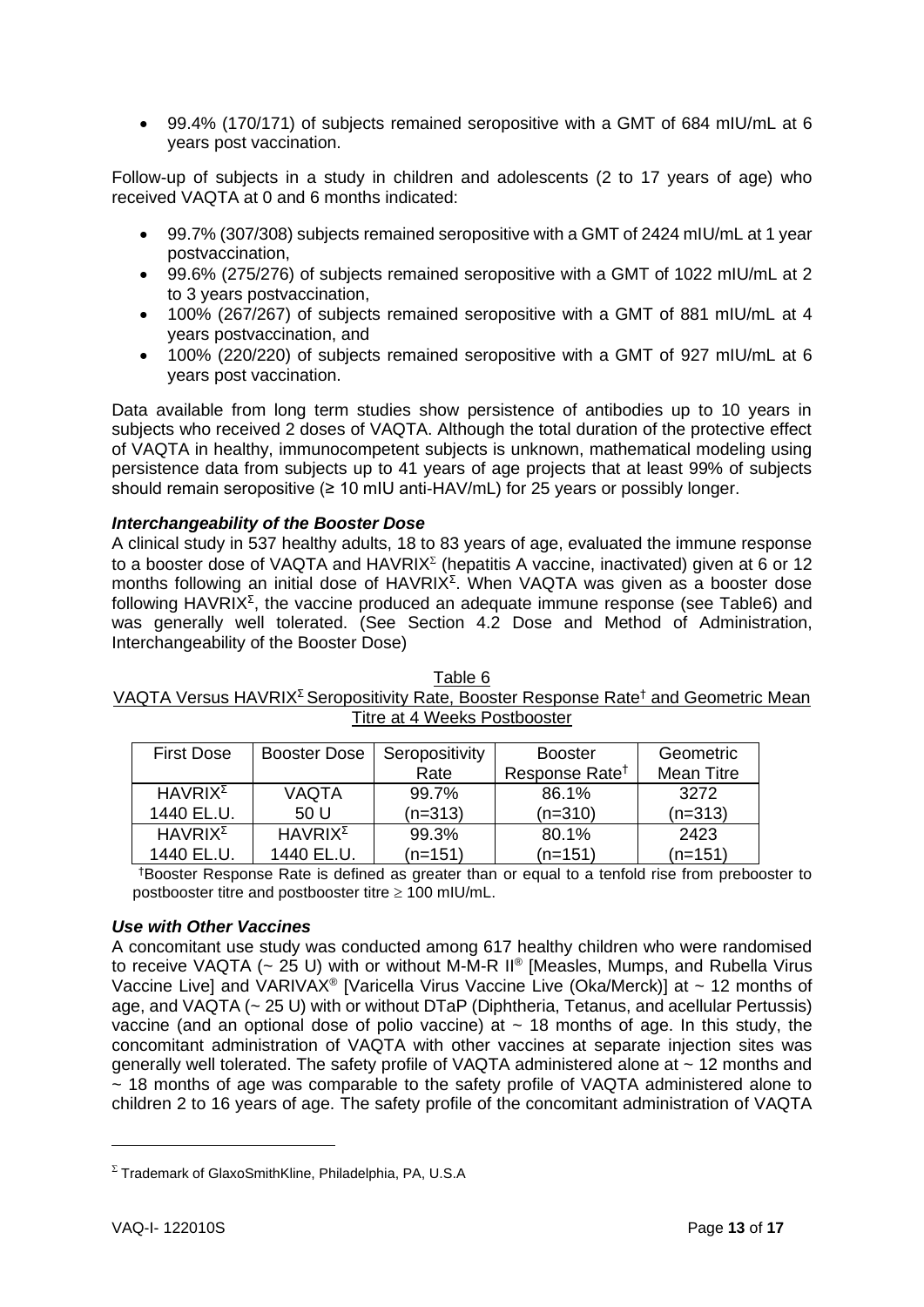with other vaccines at  $\sim$  12 months and  $\sim$  18 months of age was comparable to the safety profile of VAQTA administered alone at  $\sim$  12 months and  $\sim$  18 months of age.

The hepatitis A response rates after each dose of VAQTA when VAQTA was given alone or concomitantly with M-M-R II and VARIVAX or DTaP and an optional dose of polio vaccine were similar. The hepatitis A response rates also were similar to predefined historical rates seen in 2- to 3-year-old children administered VAQTA alone. When VAQTA was administered concomitantly with M-M-R II and VARIVAX, the measles, mumps, and rubella response rates were similar to the historical rates for M-M-R II. VAQTA may be given concomitantly at separate injection sites with M-M-R II. Immunogenicity data are insufficient to support concomitant administration of VAQTA with DTaP. The immune responses to polio vaccine coadministered with VAQTA are not available (See Section 4.2 Dose and Method of Administration, Use with other vaccines).

In a clinical trial involving 653 healthy children 12 to 15 months of age, 330 were randomised to receive VAQTA (~ 25 U), ProQuad [Measles, Mumps, Rubella and Varicella (Oka/Merck) Virus Vaccine Live, MSD], and Prevenar (Pneumococcal 7-valent Conjugate Vaccine) concomitantly, and 323 were randomised to receive ProQuad and Prevenar concomitantly followed by VAQTA 6 weeks later. The seropositivity rate after 2 doses of VAQTA given concomitantly with ProQuad and Prevenar was 100% [95% CI: 98.0%, 100.0%] and for VAQTA given without ProQuad and Prevenar was 99.4% [95% CI: 96.5%, 100.0%]. Hepatitis A response was similar among the two groups who received VAQTA with or without ProQuad and Prevenar. Seroconversion rates and antibody titers for varicella and *S. pneumoniae* types 4, 6B, 9V, 14, 18C, 19F, and 23F were similar between the groups at 6 weeks postvaccination.

For the varicella component of ProQuad, in subjects with baseline antibody titres < 1.25 gpELISA units/mL, the observed seroprotection rate per protocol population (the population with a titre  $\geq 5$  gpELISA units/mL) was reported as 93.3% (95% CI: [89.2%, 96.2%]) when VAQTA was given concomitantly with ProQuad and Prevnar, compared with 98.3% (95% CI: [95.6%, 99.5%]) when ProQuad and Prevnar were given concomitantly followed by VAQTA 6 weeks later.

In a clinical trial involving 1800 healthy children 12 to 23 months of age, 1453 received two  $\sim$ 25 U intramuscular doses of VAQTA, and 347 were randomised to receive two  $\sim$  25 U intramuscular doses of VAQTA concomitantly with 2 doses of ProQuad at least 6 months apart. Rates of solicited injection-site reactions (pain/tenderness, erythema, swelling) were higher than prior experience with VAQTA in 12- to 23-month-old children. Among all subjects, fever [> 98.6°F (>37°C) or feverish] was the most common systemic adverse event and injection-site pain/tenderness was the most common injection-site reaction.

A controlled clinical study was conducted with 240 healthy adults, 18 to 54 years of age, who were randomised to receive either VAQTA, yellow fever and typhoid vaccines concomitantly at separate injection sites; yellow fever and typhoid vaccines concomitantly at separate injection sites; or VAQTA alone. The seropositivity rate for hepatitis A when VAQTA, yellow fever and typhoid vaccines were administered concomitantly was generally similar to when VAQTA was given alone. The antibody response rates for yellow fever and typhoid were adequate when yellow fever and typhoid vaccines were administered concomitantly with and without VAQTA. The concomitant administration of these three vaccines at separate injection sites was generally well tolerated.

The immune response to polio vaccine, *Haemophilus influenzae* type b (HIB) conjugate vaccine, and meningococcal polysaccharide vaccine co-administered with VAQTA are not available (see Section 4.2 Dose and Method of Administration, Use with other vaccines).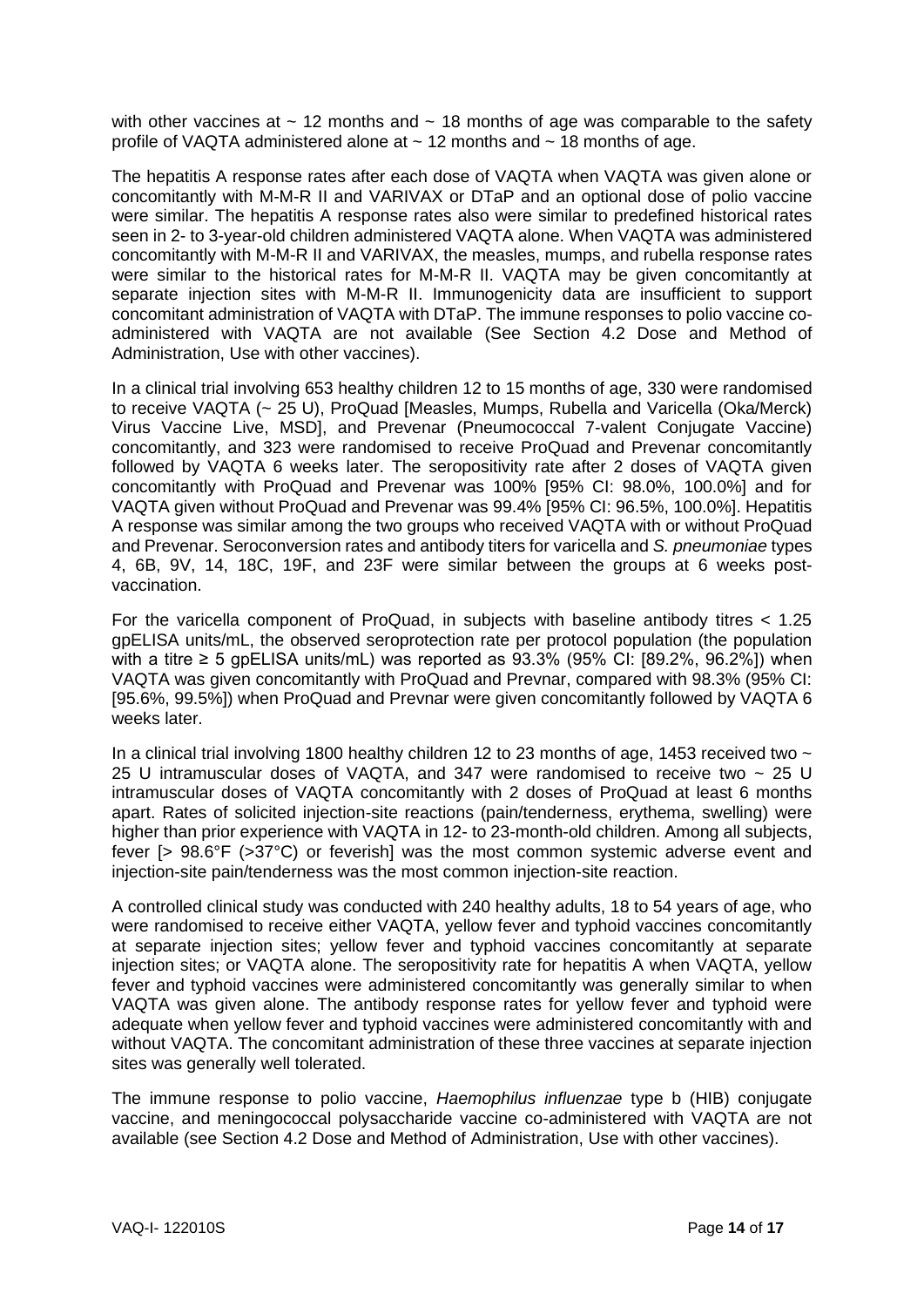## **Subcutaneous Administration**

In a clinical study with 114 healthy seronegative adults who received subcutaneous administration of VAQTA (~ 50 U), at 4 weeks following the first dose, the seropositivity rate (SPR) was 78%, and the GMT was 21 mIU/mL. At 24 weeks following the first dose and just prior to the second subcutaneous injection, the SPR was 95%, and the GMT was 153 mIU/mL. At 4 weeks following the second subcutaneous injection, the SPR was 100%, and the GMT was 1564 mIU/mL. The SPR and GMT measured 4 weeks after the first dose and the GMT after the second dose were lower than has historically been seen after intramuscular injection. At 24 weeks after the first dose, prior to the booster dose, the SPR was similar to that seen after intramuscular injection. Patients receiving VAQTA by subcutaneous injection should be advised that protection from infection is not reliably achieved until 24 weeks after the first dose. Subcutaneous injection was associated with a higher rate of local adverse events than intramuscular injection.

## **Administration in HIV-Infected Adults**

In a clinical study with 180 adults, 60 HIV-positive and 90 HIV-negative adults received VAQTA (~ 50 U) and 30 HIV-positive adults received placebo. At 4 weeks following the first dose of VAQTA, the SPR was 61% for HIV-positive adults and 90% for HIV-negative adults. At 28 weeks following the first dose (4 weeks following the second dose) of VAQTA, the SPRs were satisfactory for all groups: 94% (GMT of 1060 mIU/mL) in HIV-positive and 100% (GMT of 3602 mIU/mL) in HIV-negative adults. Furthermore, in the HIV-positive group receiving VAQTA, the SPR was 100% (GMT of 1959 mIU/mL) in subjects with CD4 cell counts  $\geq 300$ cell/mm<sup>3</sup>; however, the SPR was 87% (GMT of 517 mIU/mL) in subjects with CD4 cell counts < 300 cell/mm<sup>3</sup>. The kinetics of the immune response were slower in the HIV-positive group compared with the HIV-negative group. In HIV-positive adults, administration of VAQTA did not appear to adversely affect the CD4 cell counts and HIV RNA burden.

The immunogenicity of VAQTA after subcutaneous administration to HIV-infected individuals has not been assessed.

# **5.2 PHARMACOKINETIC PROPERTIES**

Not applicable

# **5.3 PRECLINICAL SAFETY DATA**

## **Genotoxicity**

VAQTA has not been evaluated for its genotoxic potential.

# **Carcinogenicity**

VAQTA has not been evaluated for its carcinogenic potential.

# **6 PHARMACEUTICAL PARTICULARS**

# **6.1 LIST OF EXCIPIENTS**

aluminium (as amorphous aluminium hydroxyphosphate sulfate) borax sodium chloride

# **6.2 INCOMPATIBILITIES**

Incompatibilities were either not assessed or not identified as part of the registration of this medicine. Please refer to Section 4.5 – Interactions with other medicines and other forms of interactions for further information.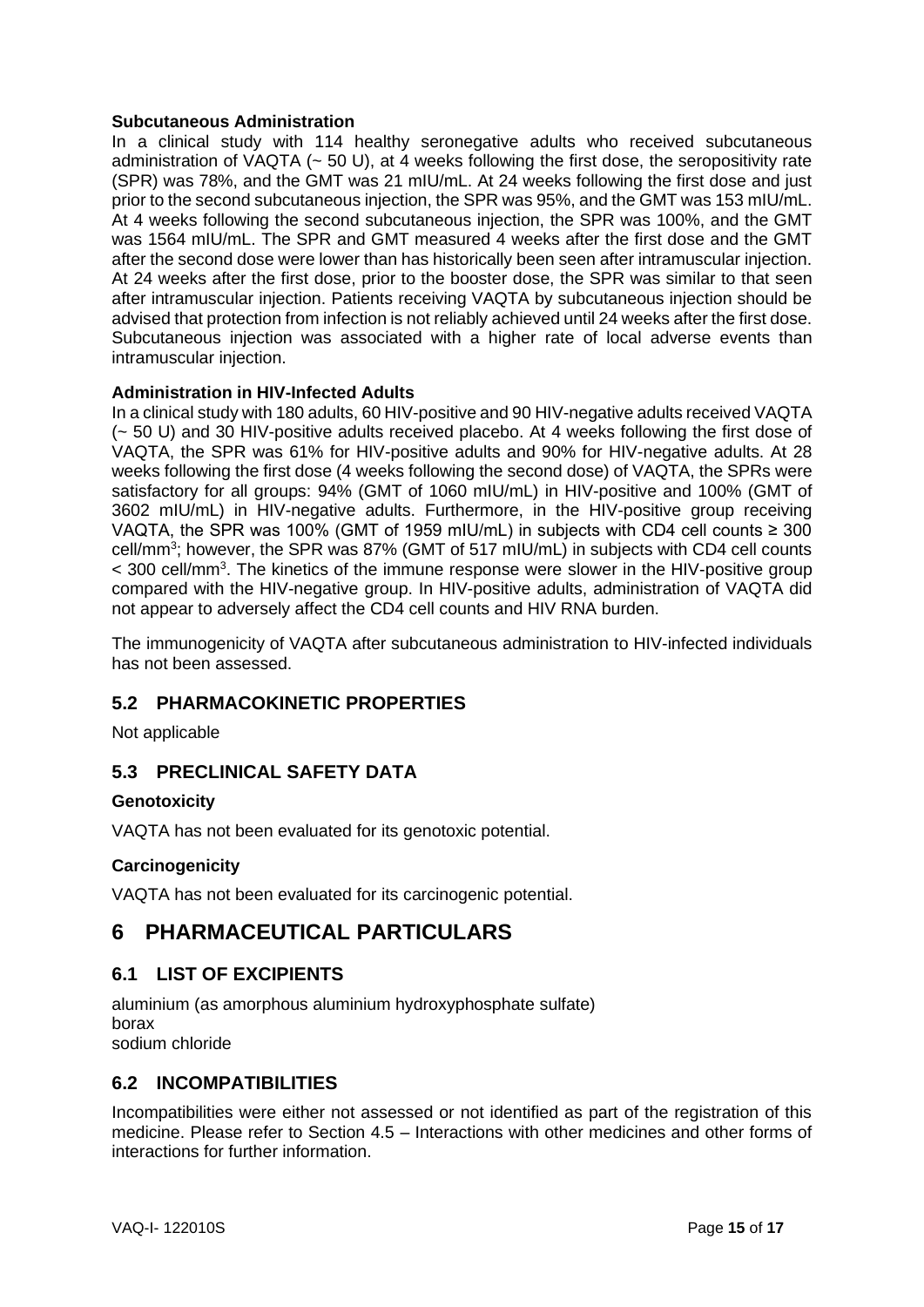# **6.3 SHELF LIFE**

The expiry date can be found on the packaging. In Australia, information on the shelf life can be found on the public summary of the Australian Register of Therapeutic Goods (ARTG).

# **6.4 SPECIAL PRECAUTIONS FOR STORAGE**

Store the vaccine at 2-8°C. Storage above or below the recommended temperature may reduce potency.

DO NOT FREEZE since freezing destroys potency.

# **6.5 NATURE AND CONTENTS OF CONTAINER**

VAQTA is a sterile suspension for intramuscular use and is available as single dose vials and prefilled syringes of vaccine.

In the injection vial products, the vial stopper contains dry natural latex rubber.

In the injection syringe products, the syringe plunger stopper and tip cap contain dry natural latex rubber

Please see Section 4.4 Special Warnings and Precautions for Use.

## **6.6 SPECIAL PRECAUTIONS FOR DISPOSAL**

In Australia, any unused medicine or waste material should be disposed of in accordance with local requirements.

# **6.7 PHYSICOCHEMICAL PROPERTIES**

#### **Chemical structure**

Not applicable

## **CAS number**

Not applicable

# **7 MEDICINE SCHEDULE (POISONS STANDARD)**

Prescription Only Medicine (S4)

# **8 SPONSOR**

Merck Sharp & Dohme (Australia) Pty Ltd Level 1, Building A, 26 Talavera Road Macquarie Park NSW 2113 [www.msd-australia.com.au](http://www.msd-australia.com.au/)

## **Distributor**

Seqirus Pty Ltd., 63 Poplar Road, Parkville, Victoria, 3052

# **9 DATE OF FIRST APPROVAL**

08 January 1997